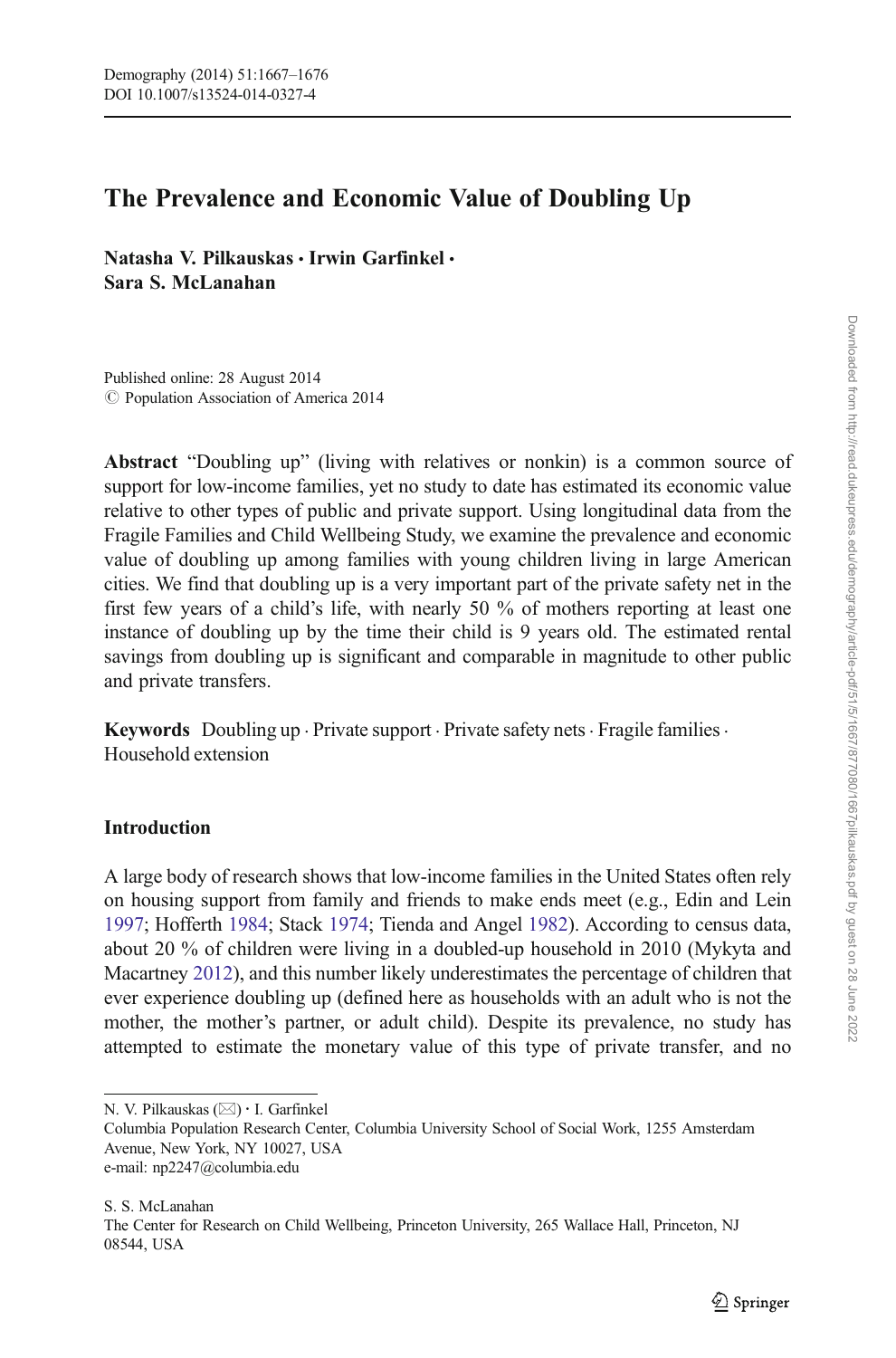research has compared the value of doubling up with other types of public and private income sources. This oversight is important: housing costs typically account for at least 30 % of a household's budget and up to 50 % of total income among low-income families living in U.S. urban areas (Schwartz and Wilson [2007\)](#page-9-0). To address this gap in the literature, we examine the prevalence of different types of doubling up, the characteristics of mothers who double up, and the estimated rental savings associated with doubling up. We pay special attention to whether a mother is married, cohabiting, or single because we expect the need and economic value of doubling up to vary by mothers' relationship status.

# Data, Measures, and Methods

We use data from the Fragile Families and Child Wellbeing Study (FFS), a nationally representative birth cohort study of  $\sim 5,000$  children born in large U.S. cities between 1998 and 2000. Mothers were interviewed at the time of their child's birth and again when the child was 1, 3, 5, and 9 years old. These data are well suited for our purposes because they allow us to study doubling up over time among urban families with young children—a population for whom doubling up may be particularly important. These data also include a large oversample of births to unmarried parents, which allows us to investigate heterogeneity in doubling up by mother's relationship status: single, cohabiting, and married.

To describe the prevalence of doubling up by child's age, we use data from each wave of the study. We pool the data to describe the characteristics of doubled-up households ( $N = 4,897$ ; 21,147 person-waves). To describe the types of doubling up, we pool data from Waves  $2-5$  ( $N=4,707$ ; 16,249 person-waves). The analysis of rental savings to doubling up is restricted to Waves 3–5, when lease information is available  $(N = 4,589; 11,885$  person-waves). Although item-specific missing data are rare (between 1 % and 3 % on any given variable), there is attrition from the study over time, especially among economically disadvantaged mothers, immigrant mothers, and Hispanic mothers. In the Discussion section, we consider ways in which attrition might affect our findings.

# Doubling Up

Doubling up is coded as 1 if a grandparent, a parent/in-law, a sibling, an aunt/uncle, a nonrelated adult, or a niece/nephew over the age of 18 is living in the household. Following Mykyta and Macartney [\(2012\)](#page-9-0), we do not consider a mother to be doubled up if she lives with a partner (either married or cohabiting), an adult biological or adoptive child, or other children or relatives younger than age 18. Although living with a partner is a form of doubling up, we do not include those cases because the underlying motivation for moving in with a partner (or moving out) is likely to differ for this group. We construct measures of doubling up (at wave) and a measure of whether a mother was ever doubled up (over all waves).

We also distinguish among different types of doubling up (e.g., living with a parent versus an adult sibling), and we count the number of other adults in the household.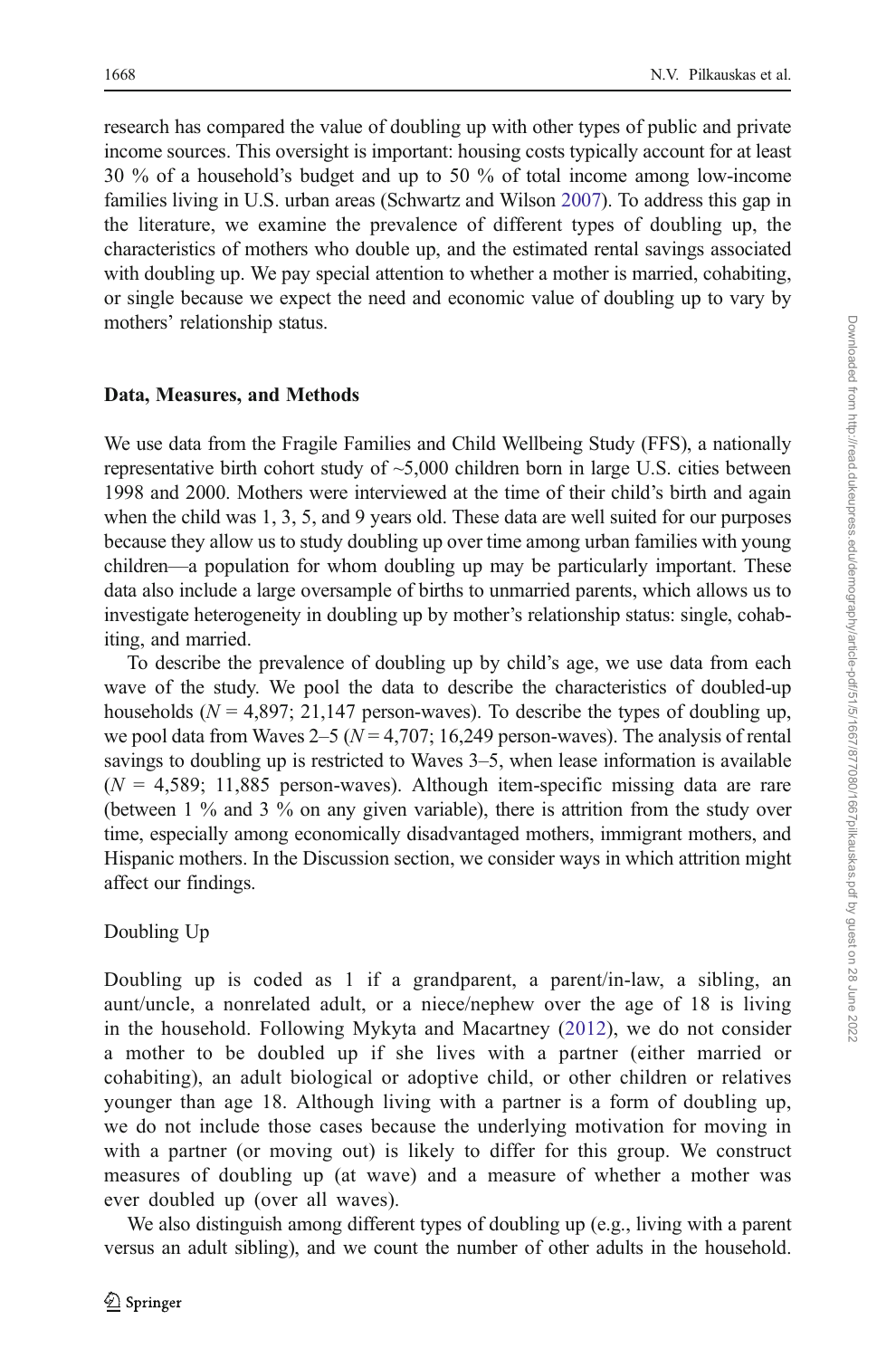Transition patterns are assessed across all survey waves and are coded as follows: always doubled up; doubled up, then not; not doubled, then doubled; two transitions into and out of a doubled-up household; and three or four transitions.

#### Homeownership and Rent

If a mother reports owning a home, she is coded as homeowner; otherwise, she is coded as a renter (excluding mothers who live in a shelter/are homeless). Mothers who rent are asked, "How much rent do you pay each month?," and this variable is used to construct yearly rental payments. Mothers who own their homes report annual mortgage payments. Mothers also report whether they live in a home owned by someone else; for rentals, mothers are asked whose name is on the lease. We construct a variable that distinguishes mothers who own their own home, live in a home owned by another and pay no rent, live in a home owned by another and pay rent, rent their own home (or partner rents), live in a home rented by another and pay rent, or live in a home rented by another and pay no rent.

#### Other Variables

Mother's characteristics include relationship status (married, cohabiting, single), race (non-Hispanic white, non-Hispanic black, Hispanic, other non-Hispanic race), education (less than high school, high school, some college, college or higher), foreign-born, household income-to-needs ratio (using the U.S. Census Bureau official poverty thresholds, adjusted by family composition and year), and whether the focal child is the first birth. Mother's earnings, food stamps/Supplemental Nutrition Assistance Program, and private financial transfers (from relatives or friends) are reported in annual dollars. Receipt and annual amounts of public cash transfers include Temporary Assistance for Needy Families, Supplemental Security Income, and unemployment insurance/workers compensation.

To assess the economic value of doubling up, we estimate the yearly dollar value of the rent a mother saves by doubling up. Although there are other possible economic benefits (or costs) to doubling up, such as shared household expenses or childcare, this information is not available in the data, and thus we focus on rent. As outlined earlier, rent is ascertained by asking mothers how much they pay in rent, but it is not clear whether mothers report the full household rent or what they themselves pay in rent. Because of this ambiguity, we restrict our rental savings estimates to mothers who move in with others because it is much more likely that these mothers report the rent that they pay rather than that of the household.<sup>1</sup> Thus, we focus the estimated rental savings to doubling up on mothers who live in someone else's household.

Using data on the rent paid by mothers who are not doubled up, we generate a predicted rent variable for the full sample of mothers for Waves 3–5, from which we have data on whether she lives in her own or someone else's home. Our prediction equation includes basic demographic information, such as age, race, lagged measures of income, and city of residence. We then compare the actual rent that doubled-up

<sup>&</sup>lt;sup>1</sup> Cross tabulations show that rent for mothers who bring others into their home is \$8,200 per year versus \$3,240 per year for mothers moving into someone else's home.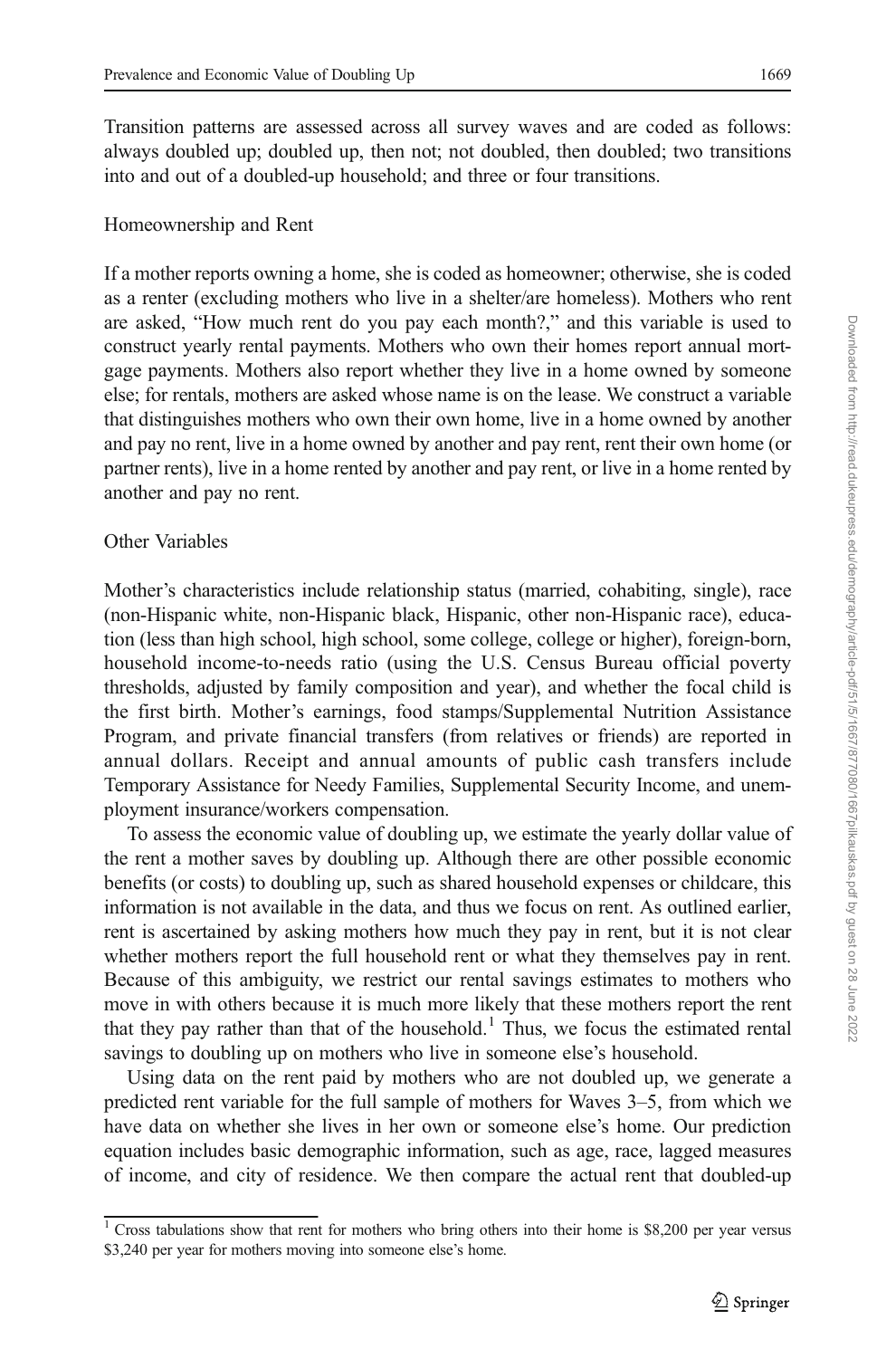mothers pay against their predicted rent to generate an estimate of the rental savings from doubling up. This estimate is equal to the difference between what mothers actually pay and what they would have paid in the absence of doubling up. About 90 % of mothers who are doubled up in someone else's household have predicted rental savings greater than zero; that is, they would pay more than they currently pay if they were not doubled up. About 10 % of mothers have predicted savings less than zero; that is, they would pay less in rent if they were not doubled up. We include mothers with both positive and negative values because we believe that this approach provides a more conservative estimate of the value of doubling up. The value of doubling up is reported in annual dollars.

We also estimate the rental savings to doubling up in someone else's home by looking at the same mother when she was doubled up and not doubled up and comparing her rental expenses in the two situations (for Waves 3–5). Because rental price is sensitive to the size of the household, we compare only those mothers who are in the same relationship status with the same number of children at the two points in time. For example, if a mother was doubled up at Year 3 but not doubled up at Year 5, we compare her rent payments at 3 and 5, provided that she has not had another child and has not changed relationship status. This individual-change method yields an alternative rental savings estimate.

#### Results

Doubling up is common among urban families with young children. As shown in Fig. 1, families are most likely to double up around the birth of a child (31 %), and doubling up declines substantially as children (and parents) age. Single mothers are the



Fig. 1 Percentage doubled up by child's age and mother's relationship status. Statistics are weighted using city weights. The sample is restricted to mothers who responded in all waves. All differences by relationship status are significant at  $p < 0.05$  except (1) married versus cohabiting at the birth and age 3 and (2) single versus cohabiting at age 9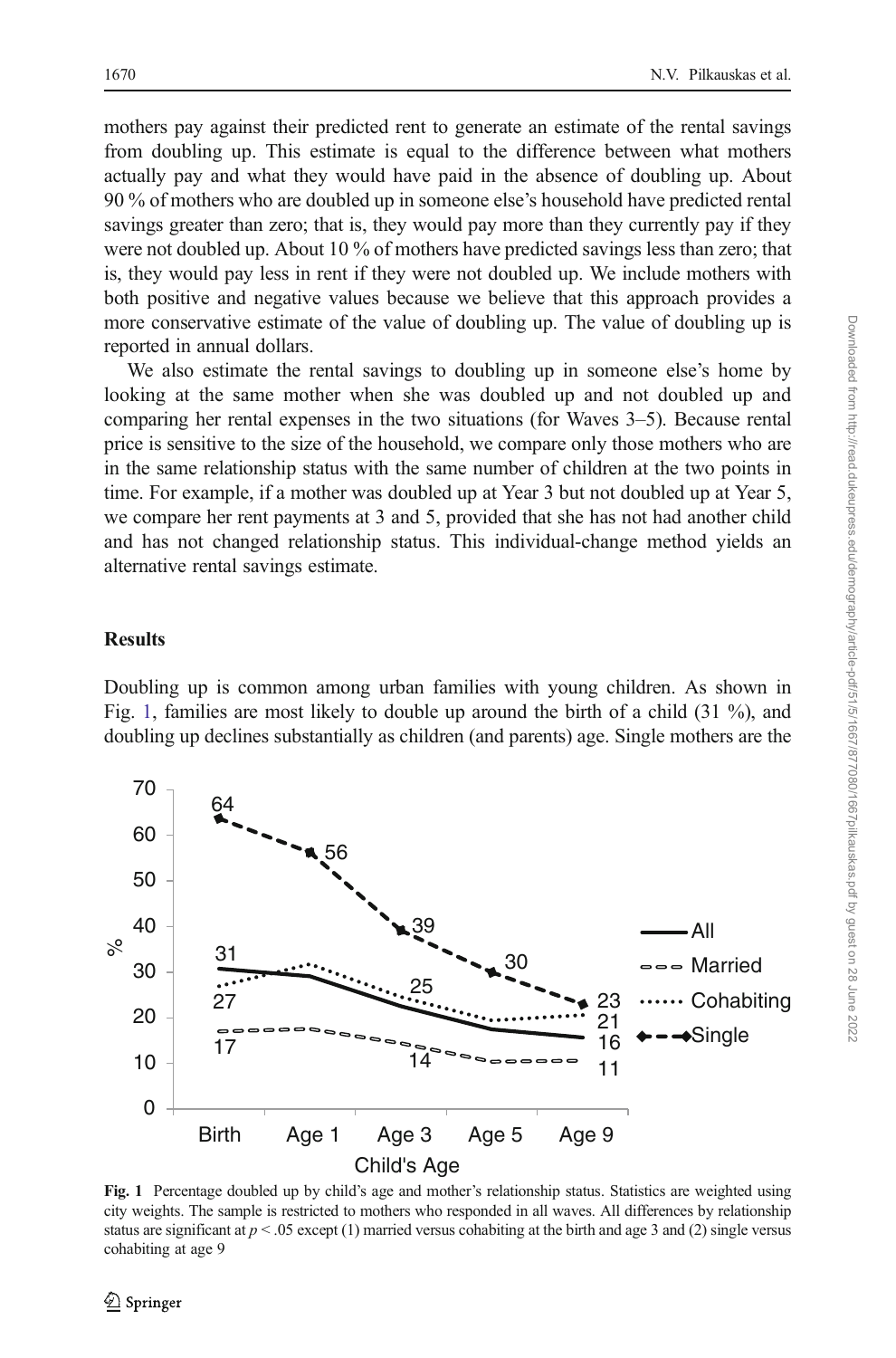most likely to double up when their child is an infant (64 %), and they experience the sharpest decline over time. In contrast, married and cohabiting mothers are less likely to double up during infancy, but the decline over time is much less steep. Table [1](#page-5-0) also provides weighted descriptive statistics on the prevalence of doubling up and the characteristics of mothers who double up by relationship status. Whereas 24 % of young children live in a doubled-up household at any point in time, nearly one-half (49 %) have lived in a doubled-up household at some point between birth and age 9. As before, single mothers are the most likely and married mothers are the least likely to have ever doubled up.

Differences in mother's characteristics by doubled-up status are large. On average, mothers in doubled-up households are more likely than other mothers to be renters, pay lower rent, be younger, be Hispanic, have lower earnings, and have lower levels of education. Although average income is lower among doubled-up households, this difference is driven by married mothers; single and cohabiting mothers have similar incomes regardless of whether they are doubled up. Except for married mothers, mothers in doubled-up households are also more likely to be having their first birth. Last, although public cash transfers and food stamp receipt is slightly higher among doubled-up mothers overall, public cash transfers are lower among doubled-up cohabiting and single mothers.

Table [2](#page-6-0) provides additional descriptive information on doubled-up households. Living with a parent (in-law) is the most common type of doubling up. Nearly twothirds of doubled-up households include at least one parent. Doubling up with a sibling is also common  $(25 \%)$ , as is living with nonkin  $(22 \%)$ . Differences by relationship status reveal that cohabiters are significantly less likely to live with a parent and are significantly more likely to live with nonkin than are single or married mothers. Most doubled-up mothers live with only one additional adult (54 %), but 31 % live with two, 10 % live with three, and 5 % live with four or more additional adults. Patterns are similar by relationship status; however, married mothers are significantly more likely than single or cohabiting mothers to have only one additional adult in the household.

Transition patterns show that few households are stably doubled up over the nineyear period: only 8 % are always doubled up. Single mothers are significantly more likely to be stably doubled up  $(14 \%)$ , compared with cohabiting  $(7 \%)$  or married  $(4 \%)$ mothers. Married mothers are the least stable: 53 % have two or more transitions, compared with 48 % of cohabiting and 38 % of single mothers. Last, Table [2](#page-6-0) shows the breakdown of doubled-up households by whether the mother is the householder (her name/partner's name is on the lease/mortgage). More than one-half (56 %) of doubledup mothers live in their own home, whereas 44 % live in someone else's home. Differences by relationship status show that 76 % of doubled-up married mothers, 64 % of cohabiting, and 41 % of single mothers live in their own home. Overall, 16 % of doubled-up mothers own their own home, whereas only 5 % live in a home that is owned by another. Among doubled-up mothers, 41 % rent their home, whereas 39 % live in a household that is rented by another (28 % pay rent, and 11 % do not). Single mothers are more likely to live in a home rented by another (56 %), compared with cohabiting (35 %) or married (18 %) mothers.

In Table [3,](#page-7-0) we present estimates of the rental value of doubling up for mothers who live with others. The average savings is about \$4,040 per year. Married mothers receive the largest rental savings (\$5,350), followed by cohabiting (\$4,670) and single mothers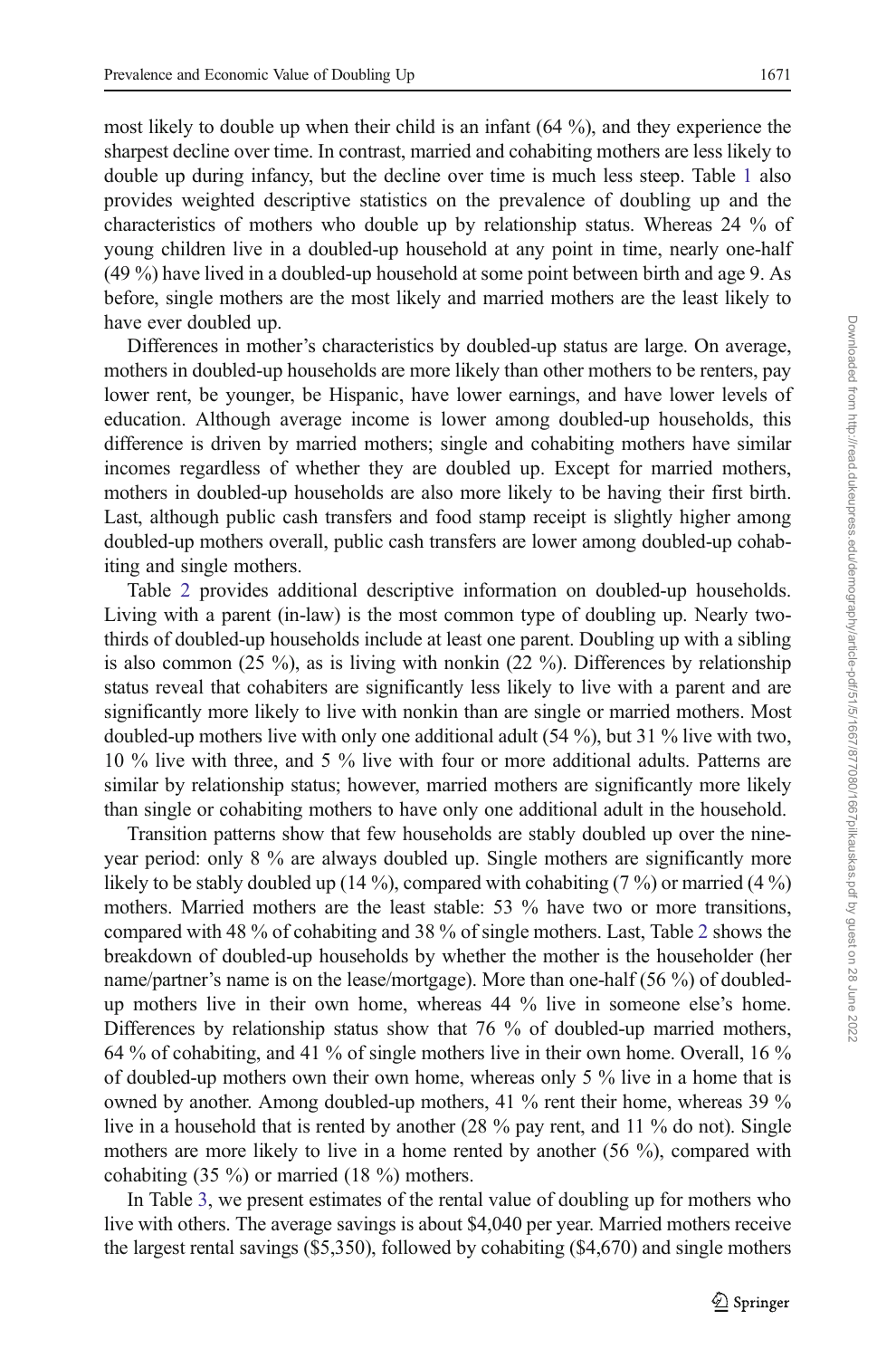|                                      | Full<br>Sample | All         |                | Married $(54\%)$ |        | Cohabiting $(21 \%)$ |                | Single $(25\%)$ |                |
|--------------------------------------|----------------|-------------|----------------|------------------|--------|----------------------|----------------|-----------------|----------------|
| Mean or %                            |                | Doubled Not |                | Doubled Not      |        | Doubled              | Not            | Doubled Not     |                |
| Doubled Up                           | 24             | 24          | 76             | 13               | 87     | 25                   | 75             | 38              | 62             |
| Ever Doubled Up <sup>a</sup>         | 49             | 49          | 51             | 34               | 66     | 63                   | 37             | 69              | 31             |
| Housing Characteristics <sup>b</sup> |                |             |                |                  |        |                      |                |                 |                |
| Renter                               | 69             | 87          | 63             | 70               | 46     | 94                   | 88             | 96              | 88             |
| Rent $(S)^c$                         | 6.801          | 4,692       | 7,632          | 8,080            | 9,412  | 4,681                | 6.379          | 2,994           | 5,942          |
| Homeowner                            | 31             | 13          | 36             | 30               | 54     | 5                    | 10             | $\overline{4}$  | 9              |
| Mortgage $(S)^d$                     | 17,798         | 19,982      | 17,555         | 21,759           | 18,443 | 16,814               | 9,282          | 10,288          | 9,673          |
| Mother's Age (mean)                  | 27             | 24          | 28             | 27               | 29     | 24                   | 25             | 23              | 26             |
| Race/Ethnicity                       |                |             |                |                  |        |                      |                |                 |                |
| <b>Black</b>                         | 35             | 41          | 34             | 17               | 18     | 42                   | 53             | 56              | 63             |
| White                                | 30             | 17          | 34             | 27               | 47     | 9                    | 13             | 13              | 12             |
| Hispanic                             | 29             | 37          | 26             | 44               | 25     | 45                   | 32             | 28              | 23             |
| Other                                | 7              | 6           | $\overline{7}$ | 12               | 10     | 3                    | $\overline{c}$ | $\mathfrak{Z}$  | $\overline{2}$ |
| Education                            |                |             |                |                  |        |                      |                |                 |                |
| Less than high school                | 28             | 40          | 24             | 31               | 16     | 51                   | 36             | 40              | 38             |
| High school                          | 32             | 35          | 32             | 31               | 25     | 31                   | 44             | 38              | 41             |
| Some college                         | 20             | 18          | 20             | 17               | 22     | 17                   | 18             | 19              | 17             |
| College+                             | 20             | 8           | 24             | 20               | 38     | 1                    | $\overline{c}$ | $\overline{c}$  | 5              |
| Immigrant                            | 25             | 31          | 23             | 52               | 29     | 29                   | 16             | 18              | 13             |
| Income-to-Needs Ratio                |                |             |                |                  |        |                      |                |                 |                |
| $<$ 100 %                            | 28             | 36          | 26             | 21               | 11     | 46                   | 44             | 42              | 52             |
| 100-200 %                            | 26             | 34          | 24             | 40               | 22     | 28                   | 28             | 33              | 24             |
| 200-300 %                            | 12             | 14          | 11             | 14               | 11     | 14                   | 11             | 13              | $_{11}$        |
| $300 + %$                            | 34             | 16          | 39             | 25               | 55     | 11                   | 16             | 11              | 13             |
| Focal Child Is First Birth           | 40             | 49          | 37             | 37               | 39     | 47                   | 34             | 59              | 31             |
| Public Cash Transfers <sup>b,e</sup> | 22             | 25          | 21             | 9                | 9      | 33                   | 35             | 32              | 42             |
| Food Stamps <sup>b</sup>             | 29             | 34          | 28             | 13               | 11     | 40                   | 52             | 46              | 58             |
| Private Cash Transfers <sup>b</sup>  | 28             | 33          | 26             | 22               | 21     | 35                   | 32             | 40              | 36             |
| Mother's Earnings <sup>b</sup>       | 18,634         | 12,599      | 20,283         | 14,624           | 23,913 | 9,475                | 13,161         | 12,857          | 16,548         |
| $N$ Person-Waves                     | 21,147         | 5,075       | 16,072         | 877              | 5,870  | 1,604                | 4,811          | 3,011           | 4,912          |
| $N$ Individuals                      | 4,897          | 1,175       | 3,722          | 299              | 2,004  | 742                  | 2,227          | 1,179           | 1,923          |

<span id="page-5-0"></span>

| Table 1 Mother's characteristics by doubled-up status and relationship status |  |
|-------------------------------------------------------------------------------|--|
|-------------------------------------------------------------------------------|--|

*Notes:* The sample is pooled Waves  $1-5$  ( $N = 4,897$  individuals; 21,147 person-waves). Statistics are weighted using city weights. Ns are unweighted. Statistically significant differences at  $p < 0.05$  from t tests are noted in italics.

<sup>a</sup> Restricted to mothers in all five survey waves ( $N = 2,986$  individuals; 14,930 person-waves). Relationship status is measured at baseline.

<sup>b</sup> Sample is Waves 2–5 ( $N = 4,707$  individuals; 16,249 person-waves).

<sup>c</sup> Among renters in Waves 2–5 ( $N = 4,052$  individuals; 12,231 person-waves).

<sup>d</sup> Among homeowners in Waves 2–5 ( $N = 1,452$  individuals; 3,546 person-waves).

<sup>e</sup> Public cash transfers include Temporary Assistance for Needy Families, Supplemental Security Income, and unemployment insurance/workers compensation.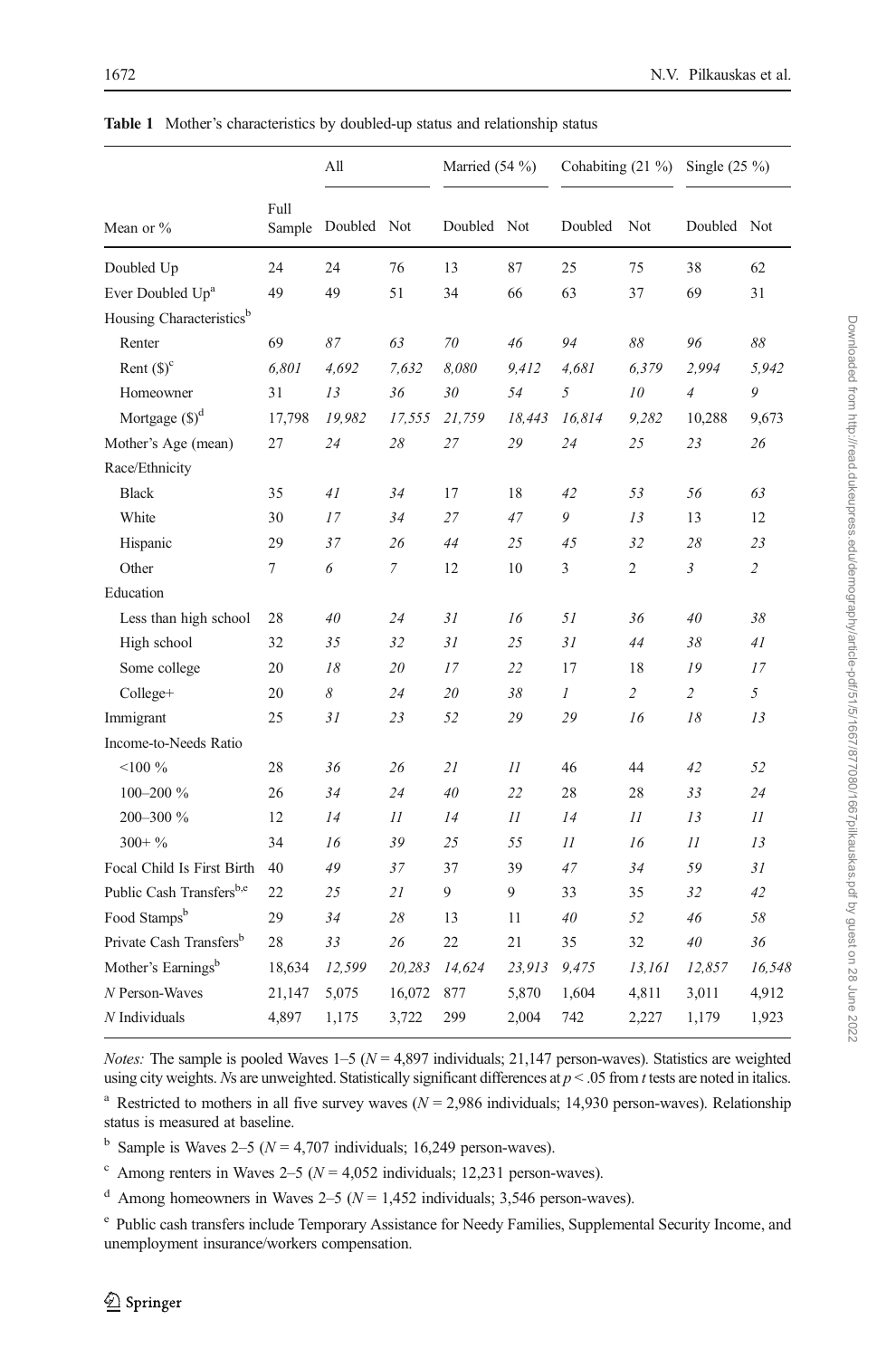|                                                    | All            | Married<br>$(31\%)$ | Cohabiting<br>$(22\%)$ | Single<br>$(46\%)$ |
|----------------------------------------------------|----------------|---------------------|------------------------|--------------------|
| Household Composition <sup>a</sup>                 |                |                     |                        |                    |
| Parent <sup>b,c,d</sup>                            | 63             | 62                  | 54                     | 68                 |
| Siblingb,c,d                                       | 25             | 17                  | 24                     | 30                 |
| Grandparentb,c,d                                   | 7              | $\overline{4}$      | 7                      | 10                 |
| Aunt/uncleb,c                                      | 6              | 3                   | 6                      | 8                  |
| Other kin                                          | 7              | 9                   | 7                      | 7                  |
| Nonkinb,c,d                                        | 22             | 23                  | 30                     | 18                 |
| Just kinb,c,d                                      | 78             | 77                  | 70                     | 83                 |
| Just nonrelative <sup>b,c,d</sup>                  | 14             | 15                  | 20                     | 9                  |
| Both kin and nonrelative <sup>b</sup>              | 9              | 8                   | 11                     | 9                  |
| Number of Additional Adults <sup>e</sup>           |                |                     |                        |                    |
| 1 <sup>b,c</sup>                                   | 54             | 59                  | 53                     | 51                 |
| $\overline{2}$                                     | 31             | 31                  | 31                     | 32                 |
| $3^{b,c}$                                          | 10             | 7                   | 11                     | 11                 |
| $4+^{b,c}$                                         | 5              | 3                   | 6                      | 6                  |
| Patterns of Transition <sup>f</sup>                |                |                     |                        |                    |
| Always doubled upb,c,d                             | 8              | $\overline{4}$      | 7                      | 14                 |
| Doubled up $\rightarrow$ not <sup>b,c</sup>        | 34             | 25                  | 39                     | 40                 |
| Not $\rightarrow$ doubled up <sup>b,c</sup>        | 11             | 17                  | 8                      | 8                  |
| Two transitions (into or out of) $c,d$             | 39             | 45                  | 41                     | 31                 |
| Three or four transitions (into or out of) $b,c,d$ | 8              | 9                   | 7                      | 7                  |
| Home Own/Rent <sup>g</sup>                         |                |                     |                        |                    |
| Mother/partner home <sup>b,c,d</sup>               | 56             | 76                  | 64                     | 41                 |
| Other home <sup>b,c,d</sup>                        | 44             | 26                  | 36                     | 60                 |
| $Own^{b,c,d}$                                      | 16             | 37                  | 8                      | 4                  |
| Owned by other, pay rent <sup>b,c</sup>            | 3              | $\tau$              | $\boldsymbol{0}$       | 1                  |
| Owned by other, pay no rent <sup>c,d</sup>         | $\overline{c}$ | $\mathbf{1}$        | $\mathbf{1}$           | 3                  |
| Rent <sup>b,d</sup>                                | 41             | 39                  | 56                     | 37                 |
| Rented by other, pay rent <sup>b,c,d</sup>         | 28             | 13                  | 24                     | 40                 |
| Rented by other, pay no rent <sup>b,c,d</sup>      | 11             | 5                   | 11                     | 16                 |

<span id="page-6-0"></span>Table 2 Characteristics of doubled-up households by relationship status (%)

Notes: The sample is pooled and restricted to mothers who were doubled up at least one survey wave  $(N = 1)$ 2,881 individuals; 6,071 person-waves). Statistics are weighted using city weights. Ns are unweighted.

<sup>a</sup> The sample is from Waves 2–5 ( $N = 2,291$  individuals; 4,080 person-waves).

 $<sup>b</sup>$  Differences between married and cohabiting are significant at  $p < .05$ .</sup>

<sup>c</sup> Differences between married and single are significant at  $p < .05$ .

<sup>d</sup> Differences between cohabiting and single are significant at  $p < .05$ .

<sup>e</sup> Excludes mothers, partners, or children in the household as well as other kin or nonkin under age 18.

<sup>f</sup> The sample is restricted to mothers in all five survey waves ( $N = 2,986$  individuals; 14,930 person-waves).

<sup>g</sup> The sample is from Waves 3–5 ( $N = 1,759$  individuals; 2,644 person-waves).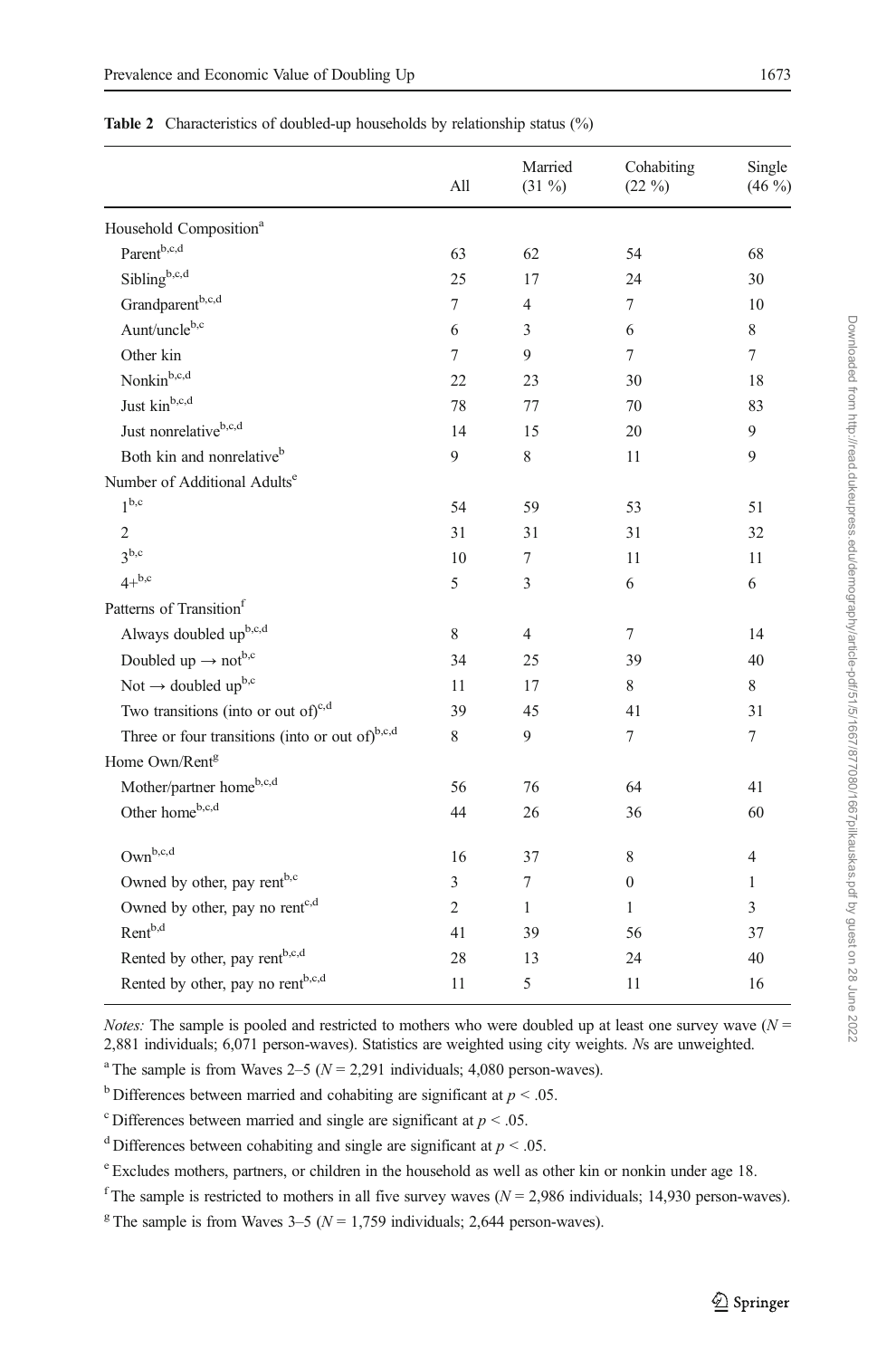<span id="page-7-0"></span>(\$3,530). Table 3 also provides estimates of the rental savings based on comparing the same mother in different statuses (doubled up and not). Although these figures are estimated on a small subsample of mothers who changed statuses between Waves 3 and  $5 (n = 143)$ , they serve as a robustness check. On average, mothers who double up save about \$4,640 per year. Differences by relationship status show a similar pattern as the predicted estimates: married mothers save the most (\$5,665), followed by cohabiting mothers (\$4,450) and then by single mothers (\$2,780). The individual-change approach yields slightly lower average savings for single mothers and slightly higher savings for married mothers; however, the similarity in the findings between the two approaches give us more confidence in the predicted estimates.

As shown in Table 3, the rental savings to doubling up is worth more than one-fourth of mother's yearly earnings (\$15,000). Among mothers who receive public cash transfers (22 % of the sample), the average transfer is about \$3,940 per year. For food stamps, the value among receivers (29 % of mothers) is about \$2,700. Last, the value of private financial transfers among receivers (28 % of the mothers) is about \$2,900 per year. Although the average savings to doubling up is larger than the average benefit of these other transfers, fewer mothers (11 % overall) are doubled up in someone else's home than receive transfers. That said, many mothers who are doubled up in their own households (13 %), for whom we do not estimate rental savings, are likely to receive some economic benefit from doubling up.

#### **Discussion**

The goal of this research was to describe the prevalence of doubling up among families in large cities and to estimate the rental savings to mothers who were doubled up in

|                                                                                | All    |        | Married Cohabiting | Single |
|--------------------------------------------------------------------------------|--------|--------|--------------------|--------|
| Rental Savings: Predicted Estimates                                            |        |        |                    |        |
| Annual rental savings from doubling up (\$)                                    | 4.044  | 5,352  | 4.668              | 3,528  |
| Rental Savings: Individual Change Estimates                                    |        |        |                    |        |
| Annual rental savings from doubling up (\$)                                    | 4.644  | 5.665  | 4.450              | 2,778  |
| Mother's Earnings: Among Doubled Up $(\text{\$})^{a,b,c}$                      | 15,040 | 19,540 | 8,400              | 15,200 |
| Public Cash Transfers (TANF, SSI, UI/workers compensation) (\$) <sup>b,d</sup> | 3,940  | 3,620  | 3,900              | 4,100  |
| Food Stamps/Supplemental Nutrition Assistance Program (\$) <sup>c</sup>        | 2,720  | 2,640  | 2,820              | 2,670  |
| Private Cash Transfers From Friends and Family $(\text{\$})^{a,b,c}$           | 2,920  | 4,850  | 1,380              | 1,840  |

Table 3 Predicted rental savings estimates and public/private cash transfers

*Notes:* The sample is pooled Waves  $3-5$  ( $N=4,589$  individuals; 11,885 person-waves). Statistics are weighted using city weights. Rental savings predicted estimates:  $n = 759$  individuals; 1,030 person-waves. Rental savings individual-change estimates:  $n = 143$ .

<sup>a</sup> Differences between married and cohabiting are significant at  $p < .05$ .

<sup>b</sup> Differences between married and single are significant at  $p < .05$ .

<sup>c</sup> Differences between cohabiting and single are significant at  $p < .05$ .

 $d$  TANF = Temporary Assistance for Needy Families. SSI = Supplemental Security Income. UI = unemployment insurance.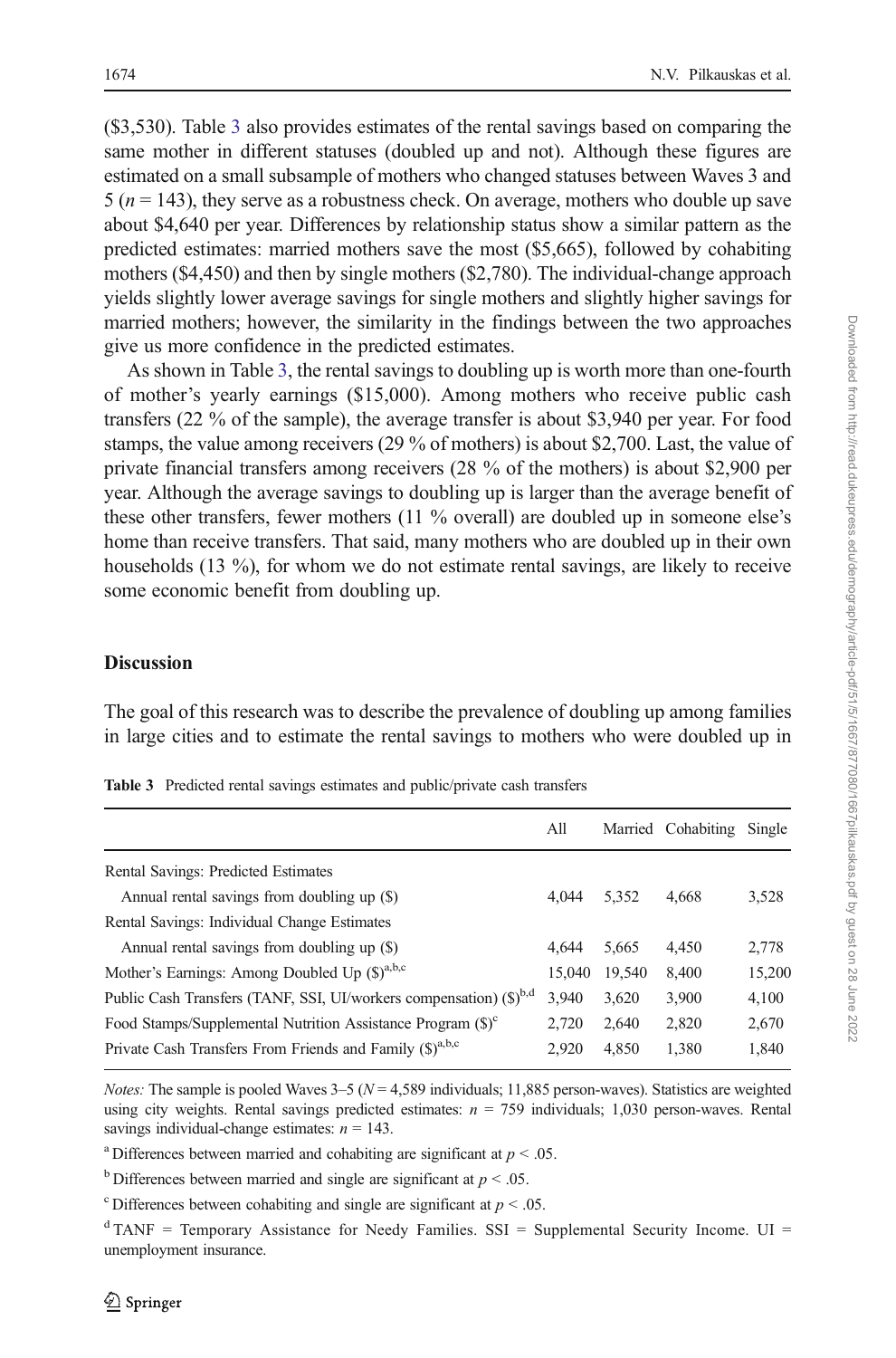someone else's household. Doubling up is very common. On average, 24 % of mothers are doubled up at any survey wave, and nearly one-half of mothers are doubled up at some point during the first nine years of their child's life. Doubling up with parents is most common, many families live with more than one additional nonnuclear adult, and transitions into and out of doubled-up households are frequent. Somewhat surprisingly, we find that many mothers (56 %) bring others into their homes.

Differences by relationship status show that single mothers are far more likely to double up than married or cohabiting mothers, although a substantial share of married mothers double up. Cohabiting mothers are more likely to live with nonkin than single or married mothers, which is consistent with research suggesting that kin were more willing to help single mothers and marriedparent households than cohabiting families (Setlzer et al. [2012\)](#page-9-0). As expected, single mothers are much less likely to bring others into their home (41 %) than married  $(76 \%)$  or cohabiting  $(64 \%)$  mothers.

The estimated rental savings to moving into someone else's home is substantial. Average annual savings in rent is more than \$4,000, suggesting that doubling up is an important and valuable safety net for low-income families. The estimated savings is largest for married mothers (\$5,300), followed by cohabiting (\$4,450) and single mothers (\$3,500). This difference is in keeping with differences in rental costs; married and cohabiting mothers likely need larger homes (as their families contain more adults) and therefore pay more rent when they are not doubled up. For mothers who double up, the estimated economic value is greater than the value of food stamps and private cash transfers.

Note that we estimate only the rental saving associated with doubling up for mothers who move into someone else's homes. Mothers who double up by receiving others into their home are also likely to receive an economic benefit. There are also many other potential economic benefits to doubling up (such as shared utilities or informal childcare) as well as non-economic benefits (such as emotional or parenting support) that are excluded from these estimates. There may also be excluded economic costs (such as additional food expenses) or non-economic costs (such as the loss of privacy or household crowding). Future studies that capture information on rent paid by boarders (for mothers who bring others into their home) as well as other household expenses and in-kind services (such as childcare) would make it possible to obtain a more comprehensive estimate of the value of doubling up.

This study has other limitations. First, the findings here are limited to families in large urban cities with young children. Second, the periodicity of the panel means we are missing spells of doubling up that occur between waves, and therefore our estimates are likely to understate the frequency of doubling up. Third, attrition may affect our findings. In general, mothers who attrite from the study are more economically disadvantaged and more likely to be Hispanic. Mothers who leave the sample are more likely to have doubled up, suggesting again that our estimates understate the prevalence of this transfer.

Despite these limitations, our research suggests that overall, doubling up serves as an important private safety net: it is used frequently and is economically valuable. Research and public policy need to consider the implications that these living arrangements have for the well-being of families with children.